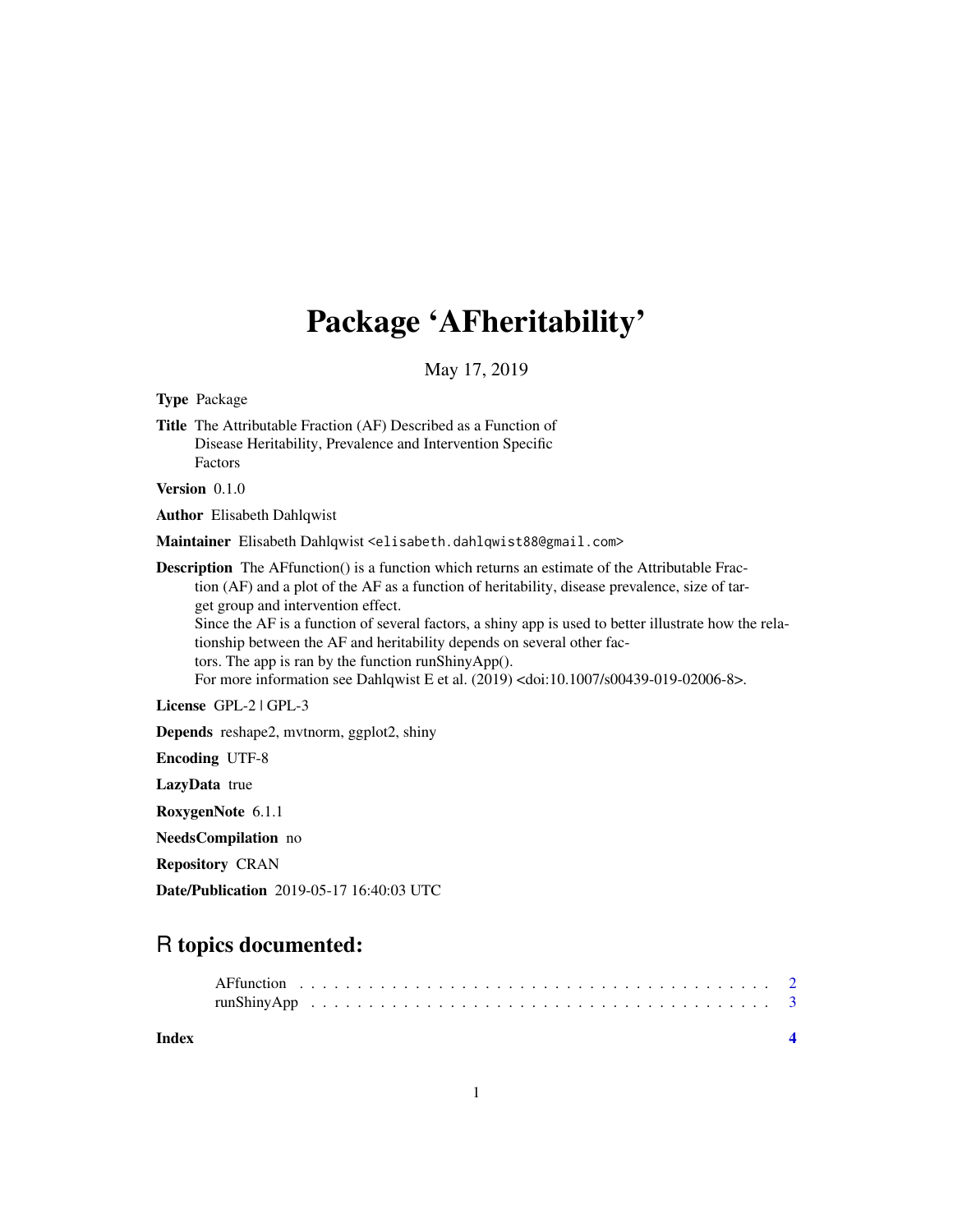<span id="page-1-1"></span><span id="page-1-0"></span>

#### Description

AFfunction is a function which illustrates the AF as a function of heritability, disease prevalence, size of target group and intervention effect.

#### Usage

```
AFfunction(Prevalence, Heritability, Target, Intervention, xaxis, compare,
  Intervention_type = "location", plot = TRUE, legend = TRUE,
 cex = 1.4, ...
```
#### Arguments

| Prevalence        | an estimate of the disease prevalence                                                                                                                                                                                                                                                                                                                                                                                                         |  |  |  |  |  |
|-------------------|-----------------------------------------------------------------------------------------------------------------------------------------------------------------------------------------------------------------------------------------------------------------------------------------------------------------------------------------------------------------------------------------------------------------------------------------------|--|--|--|--|--|
| Heritability      | an estimate of the disease heritability                                                                                                                                                                                                                                                                                                                                                                                                       |  |  |  |  |  |
| Target            | proportion of those at highest genetic risk being targeted by the intervention                                                                                                                                                                                                                                                                                                                                                                |  |  |  |  |  |
| Intervention      | effect of intervention                                                                                                                                                                                                                                                                                                                                                                                                                        |  |  |  |  |  |
| xaxis             | option to specify which of the arguments Prevalence, Heritability, Target<br>or Intervention should be used as the xaxis of the plot. The argument xaxis is<br>a string with values "Prevalence", "Heritability", "Target" or "Intervention".                                                                                                                                                                                                 |  |  |  |  |  |
| compare           | option to specify which of the arguments Prevalence, Heritability, Target<br>or Intervention should be used for comparisons. The argument compare can<br>be specified as a numeric vector with a range of values or as a single value, see<br>examples.                                                                                                                                                                                       |  |  |  |  |  |
| Intervention_type |                                                                                                                                                                                                                                                                                                                                                                                                                                               |  |  |  |  |  |
|                   | an option to specify how the intervention is expected to affect the genetic liabil-<br>ity distribution. The default option "location" assumes that the intervention<br>shifts the genetic liability distribution to lower levels, among those targeted by<br>the intervention. The option "scale" assumes that the intervention reduce the<br>variance of the genetic liability distribution, among those targeted by the inter-<br>vention. |  |  |  |  |  |
| plot              | option to return a plot. Default is set to TRUE.                                                                                                                                                                                                                                                                                                                                                                                              |  |  |  |  |  |
| legend            | option to return a legend in the plot. Default is set to TRUE.                                                                                                                                                                                                                                                                                                                                                                                |  |  |  |  |  |
| cex               | specifies the text size in the plot. Default is set to size 1.4.                                                                                                                                                                                                                                                                                                                                                                              |  |  |  |  |  |
| $\cdots$          | further arguments to be passed to the ggplot function. See ggplot.                                                                                                                                                                                                                                                                                                                                                                            |  |  |  |  |  |
|                   |                                                                                                                                                                                                                                                                                                                                                                                                                                               |  |  |  |  |  |

#### Details

The AFfunction() is a function that produce a plot of the AF as a function of Prevalence, Heritability, Target or Intervention. A user interface of the function is provided in [runShinyApp](#page-2-1).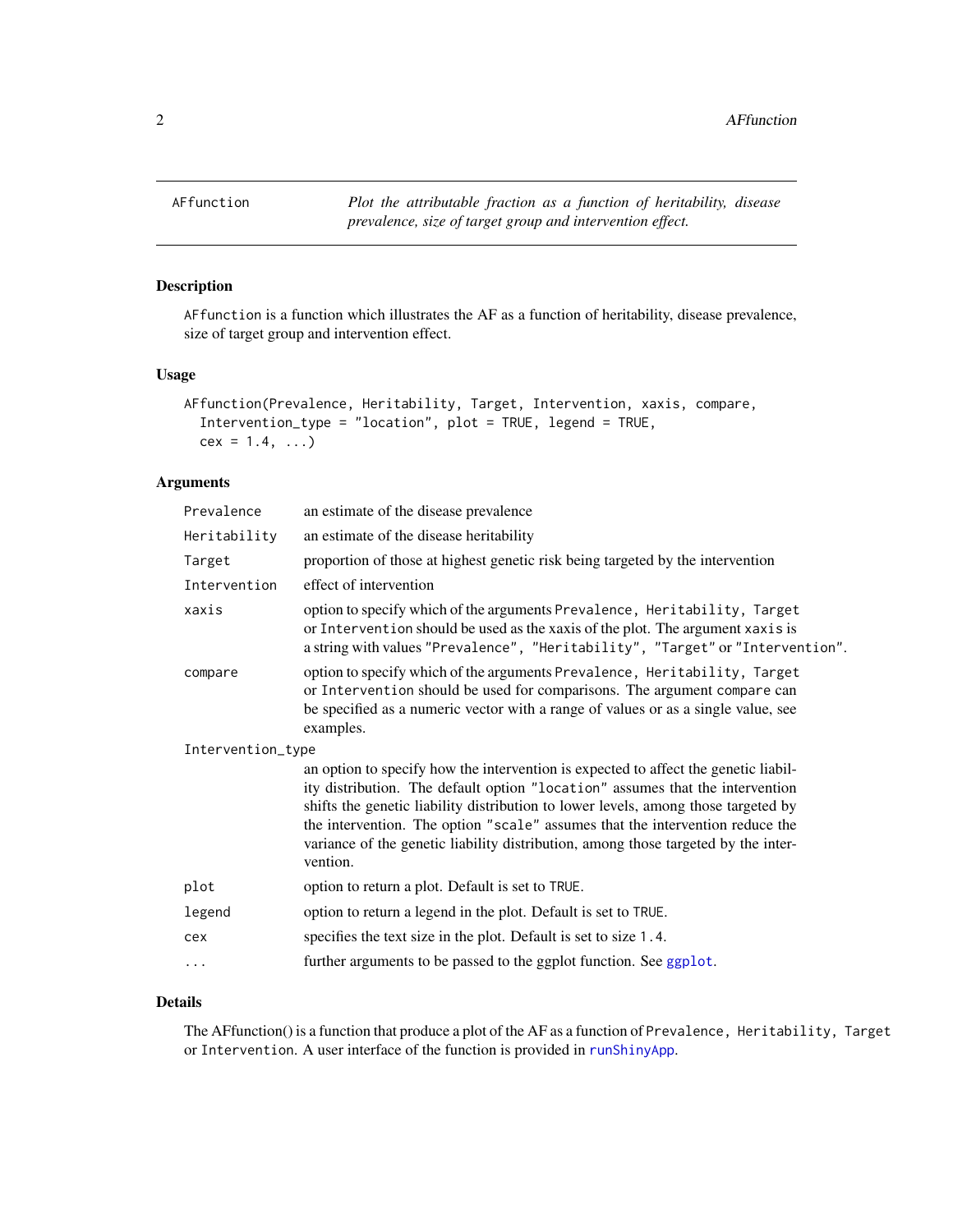#### <span id="page-2-0"></span>runShinyApp 3

#### Value

| AF   | the AF as a function of heritability, disease prevalence, size of target group and<br>intervention effect. |
|------|------------------------------------------------------------------------------------------------------------|
| plot | Plot of the AF as a function of either heritability, disease prevalence, size of                           |
|      | target group and intervention effect. The legend shows a comparison variable.                              |

#### References

Dahlqwist E et al. (2019) <doi:10.1007/s00439-019-02006-8>.

#### Examples

```
# Example
heritability <- seq(0,1, by=0.1)
target_sizes <- sort(c(0.30, 0.25, 0.20, 0.15, 0.05, 0.01))
AF_h <- AFfunction(Prevalence=0.5, Heritability = heritability,
                  Target = target_sizes, Intervention = 1,
                   compare="Target", xaxis = "Heritability",
                   ylim = c(0, 0.3), cex = 1.6)
```
AF\_h

<span id="page-2-1"></span>

| runShinyApp | The shiny application AFheritability is a user interface for the<br><i>function</i> AFfunction |
|-------------|------------------------------------------------------------------------------------------------|
|             |                                                                                                |

#### Description

The shiny-app provides a user friendly interface for the function [AFfunction](#page-1-1).

#### Usage

runShinyApp()

#### Details

By running runShinyApp() a user interface for the function [AFfunction](#page-1-1) is started in RStudio. The app is also available online <https://afheritability.shinyapps.io/afheritability/> (Note that the app is usually faster in the web browser Google Chrome or Firefox).

#### Author(s)

Elisabeth Dahlqwist

#### References

Dahlqwist E et al. (2019) <doi:10.1007/s00439-019-02006-8>.